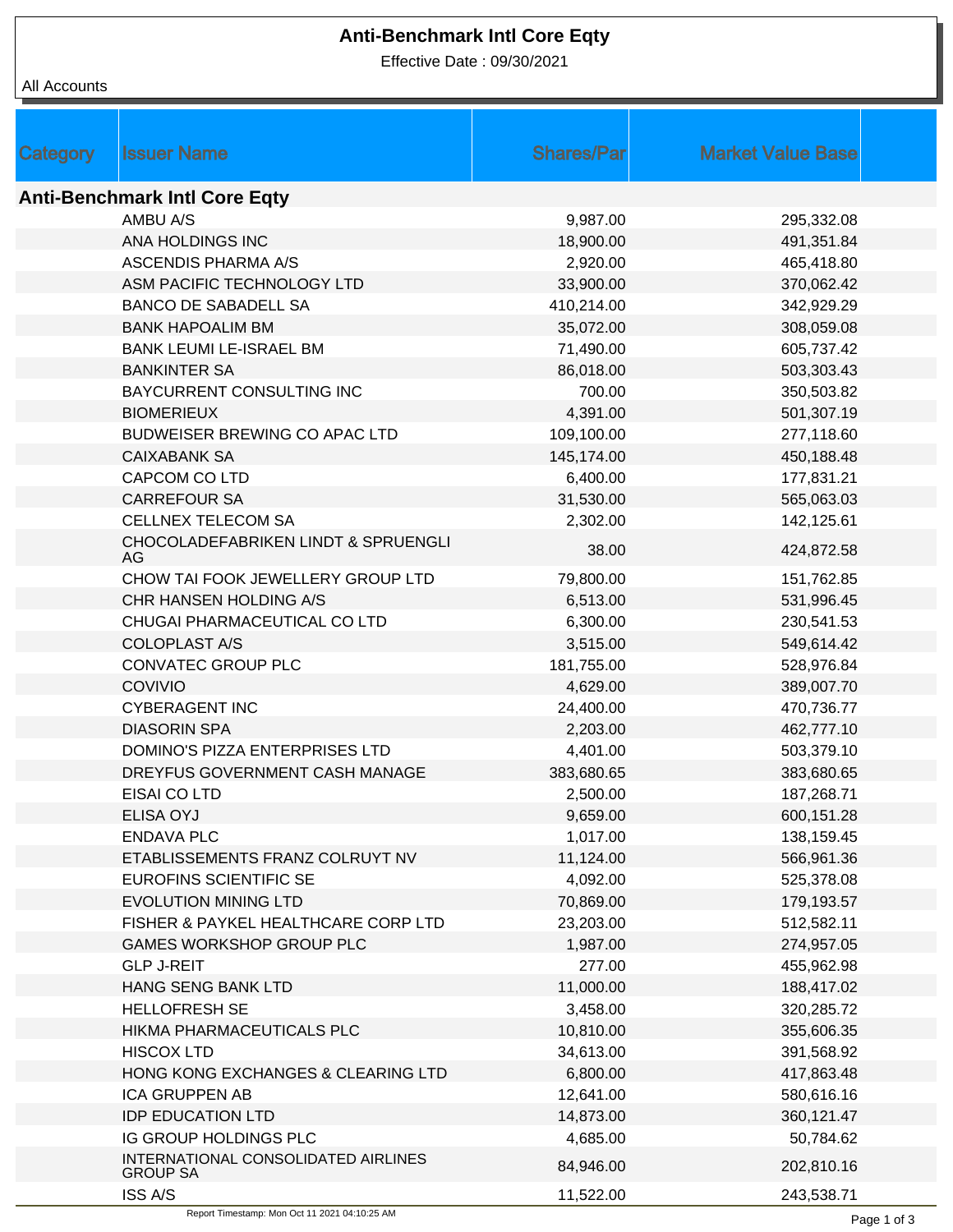# **Anti-Benchmark Intl Core Eqty**

Effective Date : 09/30/2021

#### All Accounts

| Category | <b>Issuer Name</b>                                | <b>Shares/Par</b> | <b>Market Value Base</b> |  |
|----------|---------------------------------------------------|-------------------|--------------------------|--|
|          | <b>IWATANI CORP</b>                               | 3,700.00          | 216,274.14               |  |
|          | <b>J SAINSBURY PLC</b>                            | 138,600.00        | 531,223.73               |  |
|          | JAPAN AIRLINES CO LTD                             | 3,700.00          | 88,084.86                |  |
|          | JARDINE MATHESON HOLDINGS LTD                     | 11,300.00         | 597,298.56               |  |
|          | <b>JERONIMO MARTINS SGPS SA</b>                   | 10,536.00         | 210,037.30               |  |
|          | <b>JOYY INC</b>                                   | 1,171.00          | 64,205.93                |  |
|          | <b>K'S HOLDINGS CORP</b>                          | 17,600.00         | 181,847.48               |  |
|          | <b>KERRY GROUP PLC</b>                            | 4,273.00          | 574,157.03               |  |
|          | <b>KLEPIERRE SA</b>                               | 14,474.00         | 323,689.25               |  |
|          | KNORR-BREMSE AG                                   | 4,242.00          | 453,858.30               |  |
|          | KOBAYASHI PHARMACEUTICAL CO LTD                   | 6,400.00          | 507,409.58               |  |
|          | KONINKLIJKE AHOLD DELHAIZE NV                     | 13,076.00         | 435,237.11               |  |
|          | <b>LINK REIT</b>                                  | 67,100.00         | 574,600.75               |  |
|          | <b>LION CORP</b>                                  | 36,000.00         | 582,273.35               |  |
|          | MELCO RESORTS & ENTERTAINMENT LTD                 | 29,968.00         | 306,872.32               |  |
|          | MONOTARO CO LTD                                   | 20,800.00         | 466,131.25               |  |
|          | <b>MOWI ASA</b>                                   | 19,945.00         | 506,738.87               |  |
|          | NET ONE SYSTEMS CO LTD                            | 1,500.00          | 49,223.78                |  |
|          | <b>NEXON CO LTD</b>                               | 24,600.00         | 394,843.53               |  |
|          | <b>NICE LTD</b>                                   | 1,316.00          | 372,641.35               |  |
|          | NIPPON PROLOGIS REIT INC                          | 170.00            | 568,983.33               |  |
|          | NIPPON TELEGRAPH & TELEPHONE CORP                 | 9,100.00          | 252,153.43               |  |
|          | NMC HEALTH PLC                                    | 15,156.00         | 0.00                     |  |
|          | NOKIAN RENKAAT OYJ                                | 7,084.00          | 253,135.96               |  |
|          | NOVOZYMES A/S                                     | 2,671.00          | 183,059.19               |  |
|          | <b>OCADO GROUP PLC</b>                            | 19,174.00         | 428,497.28               |  |
|          | <b>ORION OYJ</b>                                  | 14,025.00         | 556,420.66               |  |
|          | PAN PACIFIC INTERNATIONAL HOLDINGS<br><b>CORP</b> | 20,800.00         | 429,173.48               |  |
|          | PCCW LTD                                          | 1,182,844.00      | 606,987.16               |  |
|          | PEARSON PLC                                       | 37,891.00         | 363,383.00               |  |
|          | PIGEON CORP                                       | 10,900.00         | 253,400.90               |  |
|          | PSP SWISS PROPERTY AG                             | 1,981.00          | 238,677.26               |  |
|          | PUBLICIS GROUPE SA                                | 1,449.00          | 97,340.64                |  |
|          | <b>QIAGEN NV</b>                                  | 11,093.00         | 575,532.53               |  |
|          | <b>ROYAL MAIL PLC</b>                             | 52,167.00         | 296,060.70               |  |
|          | <b>SEB SA</b>                                     | 386.00            | 54,304.51                |  |
|          | <b>SES SA</b>                                     | 52,018.00         | 465,771.54               |  |
|          | SG HOLDINGS CO LTD                                | 15,700.00         | 444,169.32               |  |
|          | SHIFT INC                                         | 200.00            | 42,555.25                |  |
|          | SHIMAMURA CO LTD                                  | 6,700.00          | 626,252.38               |  |
|          | SHIMANO INC                                       | 2,000.00          | 584,374.41               |  |
|          | SITC INTERNATIONAL HOLDINGS CO LTD                | 32,000.00         | 113,868.35               |  |
|          | SKYLARK HOLDINGS CO LTD                           | 16,300.00         | 239,339.80               |  |
|          | SQUARE ENIX HOLDINGS CO LTD                       | 5,600.00          | 299,296.20               |  |
|          | SUNDRUG CO LTD                                    | 11,000.00         | 335,544.28               |  |
|          | TELECOM ITALIA SPA/MILANO                         | 843,349.00        | 329,759.14               |  |